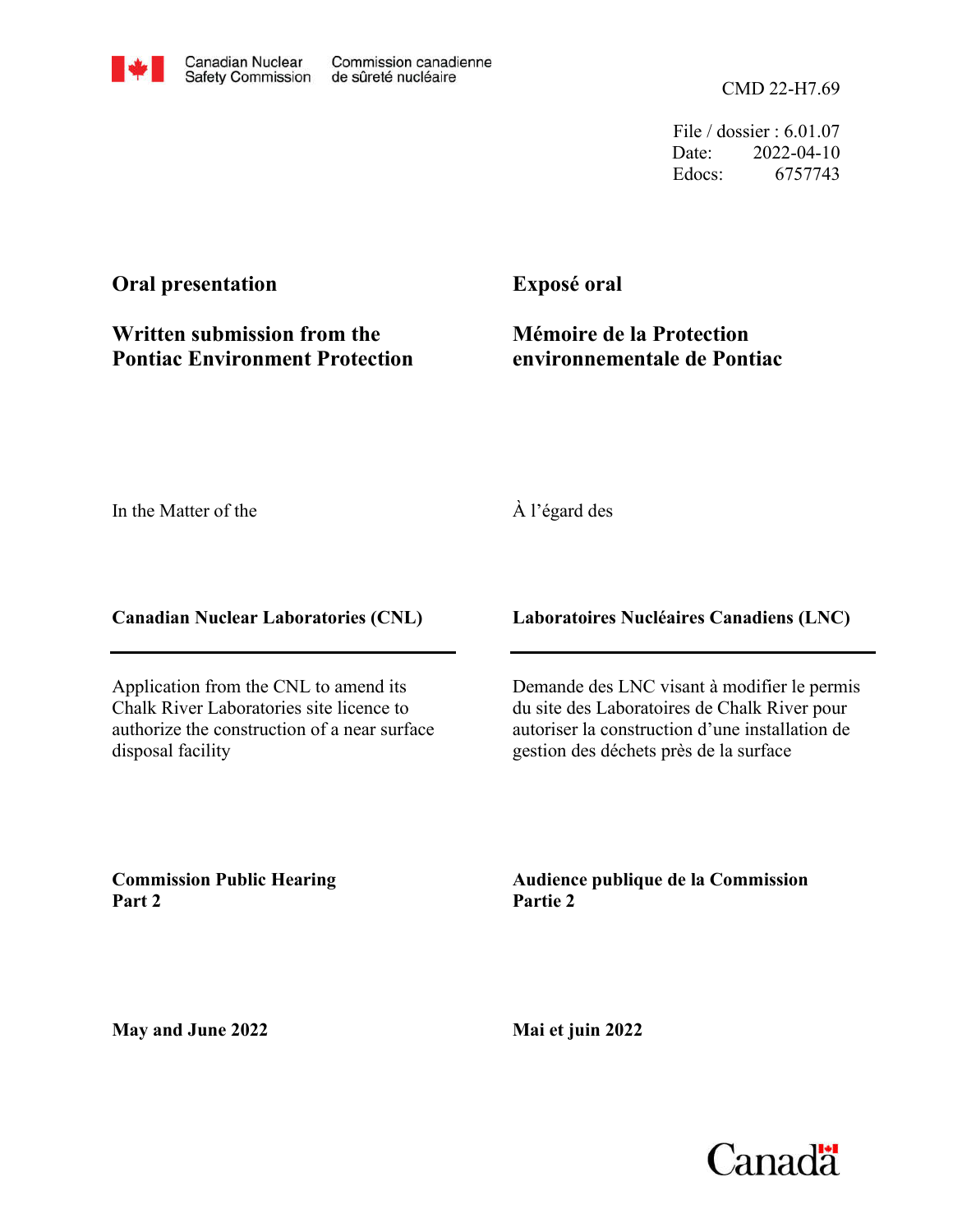# **Submission to the Canadian Nuclear Safety Commission on the Licensing Process for Canadian Nuclear Laboratory's proposed Near Surface Disposal Facility**

#### **at Chalk River**

by Pontiac Environment Protection

April 11, 2022

This submission is made on behalf of the Pontiac Environment Protection (PEP). PEP is a volunteer-based organization that works to fulfill its Vision and Mission to promote the conservation, protection and restoration of the natural environment, and the sustainable use of natural resources. Since 1978 (PEP) has worked in the MRC Pontiac and area to raise awareness of environmental concerns, promote sustainable living and business practices, and encourage conservation. The proposed Near Surface Disposal Facility (NSDF) for nuclear waste at Chalk River is a project of high concern for PEP. While recognizing that the safe storage of nuclear waste is an immediate and pressing issue, PEP takes the position that it must be done with the utmost respect and adherence to best practices and international standards to ensure the safety of future generations and a healthy environment. PEP also urges the Canadian Nuclear Safety Commission (CNSC) to respect, in spirit and letter, the requirements of the United Nations Declaration on the Rights of Indigenous Peoples (UNDRIP).1

This submission draws upon standards of the International Atomic Energy Agency (IAEA) and findings of the Supreme Court of Canada related to administrative law decisions made by Boards and Commissions such as the CNSC, as outlined in *Canada (Minister of Citizenship and Immigration) v. Vavilov2*.

**PEP urges the CNSC to deny the license for the proposed NSDF and require the proponent to bring forward a project in full compliance with all international guidelines. Until this is done, it would be unreasonable for Canadian Nuclear Laboratories (CNL) and the CNSC to**

<sup>&</sup>lt;sup>1</sup> https://www.un.org/esa/socdev/unpfii/documents/DRIPS\_en.pdf

<sup>&</sup>lt;sup>2</sup> https://decisions.scc-csc.ca/scc-csc/scc-csc/en/item/18078/index.do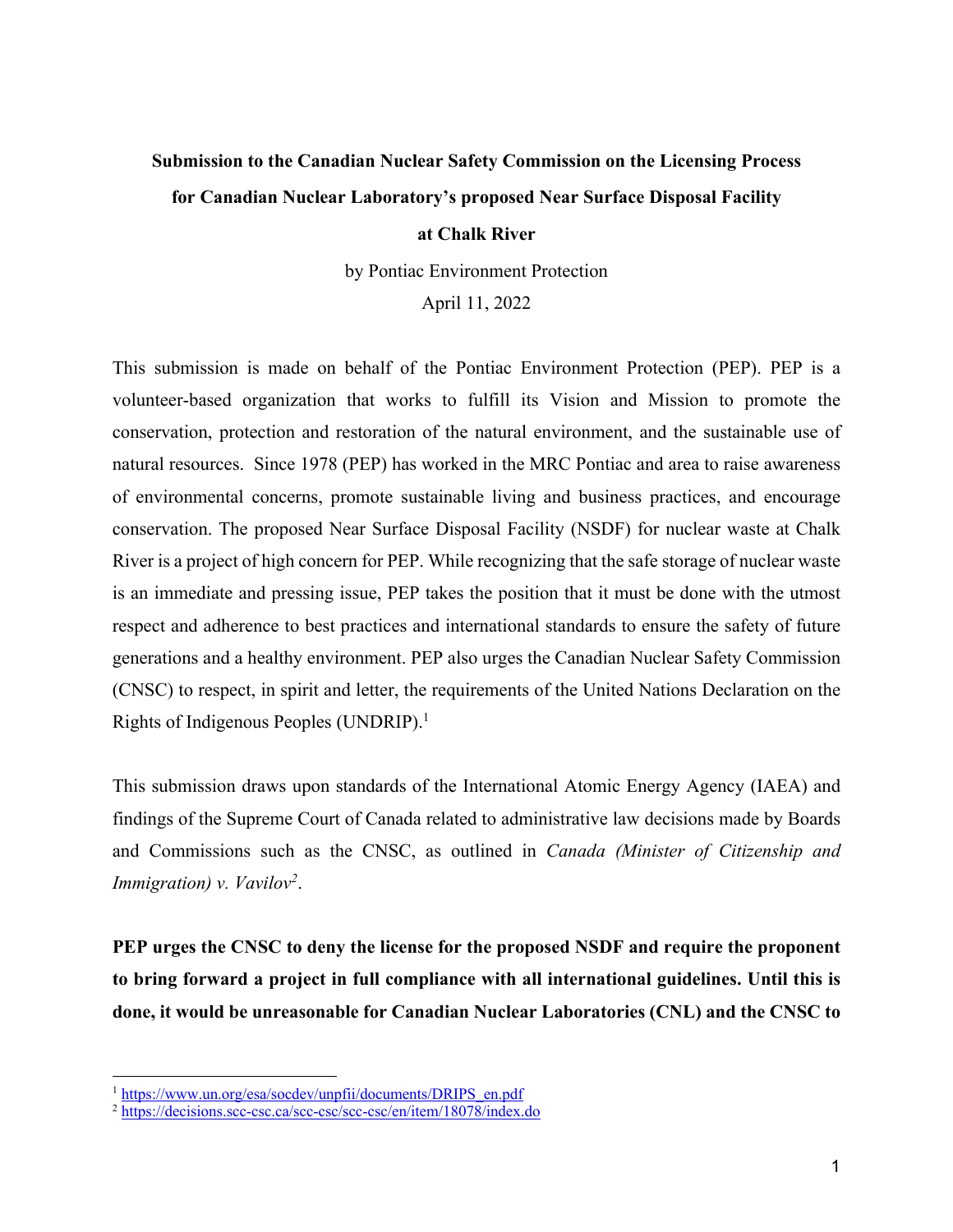**assert that the proposed NSDF is unlikely to cause any significant harm to human health and the environment and unreasonable to license the project**

**It is our view that the proposed Chalk River Near Surface Disposal Facility fails to meet the International Atomic Energy Agency's Safety Standards for the Disposal of Radioactive Waste3 and to satisfy provisions of the United Nations Declaration on the Rights of**  Indigenous Peoples (UNDRIP)<sup>4</sup>. It thereby fails to fulfill commitments recognized in **Canadian law.**

The International Atomic Energy Agency (IAEA) Safety Standards set out recommendations to ensure nuclear safety for the environment and citizens around the world<sup>5</sup>. Canada ratified the IAEA statute in 1957 with the aim to harmonize the global standard of safety through "an open and transparent process for gathering, integrating and sharing the knowledge and experience gained from the use of technologies and from the application of the Safety Standards themselves"6.

The Supreme Court of Canada established a new regime for international legal considerations in the case of *Minister of Citizenship and Immigration v. Vavilov*<sup>7</sup>. Vavilov requires administrative decision makers to take an "interpretive presumption of conformity"8 when it comes to applying international law to Canadian decisions.

The proposed NSDF fails to meet international obligations set out in the IAEA Safety Standards, and thus, in our view, violates the fundamental principle established in *Vavilov*. The *Nuclear Safety and Control Act* of 2000 (NSCA) establishes the Canadian Nuclear Safety Commission (CNSC) as the regulatory body responsible to oversee the use of nuclear energy and to ensure compliance with the NSCA<sup>9</sup>. The NSCA delegates a high level of decision-making responsibility to the CNSC. Under their management, the CNSC is responsible for "the use, possession and storage of all

<sup>&</sup>lt;sup>3</sup> https://www-pub.iaea.org/MTCD/Publications/PDF/Pub1449\_web.pdf

<sup>4</sup> https://www.un.org/esa/socdev/unpfii/documents/DRIPS\_en.pdf

<sup>5</sup> https://www.iaea.org/resources/safety-standards

<sup>6</sup> Ibid

<sup>&</sup>lt;sup>7</sup> Canada (Minister of Citizenship and Immigration) v. Vavilov, 2019 SCC 65 (CanLII)

<sup>8</sup> https://gibvanert.com/2020/01/06/international-law-in-judicial-review-after-vavilov/

<sup>9</sup> https://concernedcitizens.net/2019/11/30/environmental-petition-nuclear-governance-problems-in-canada/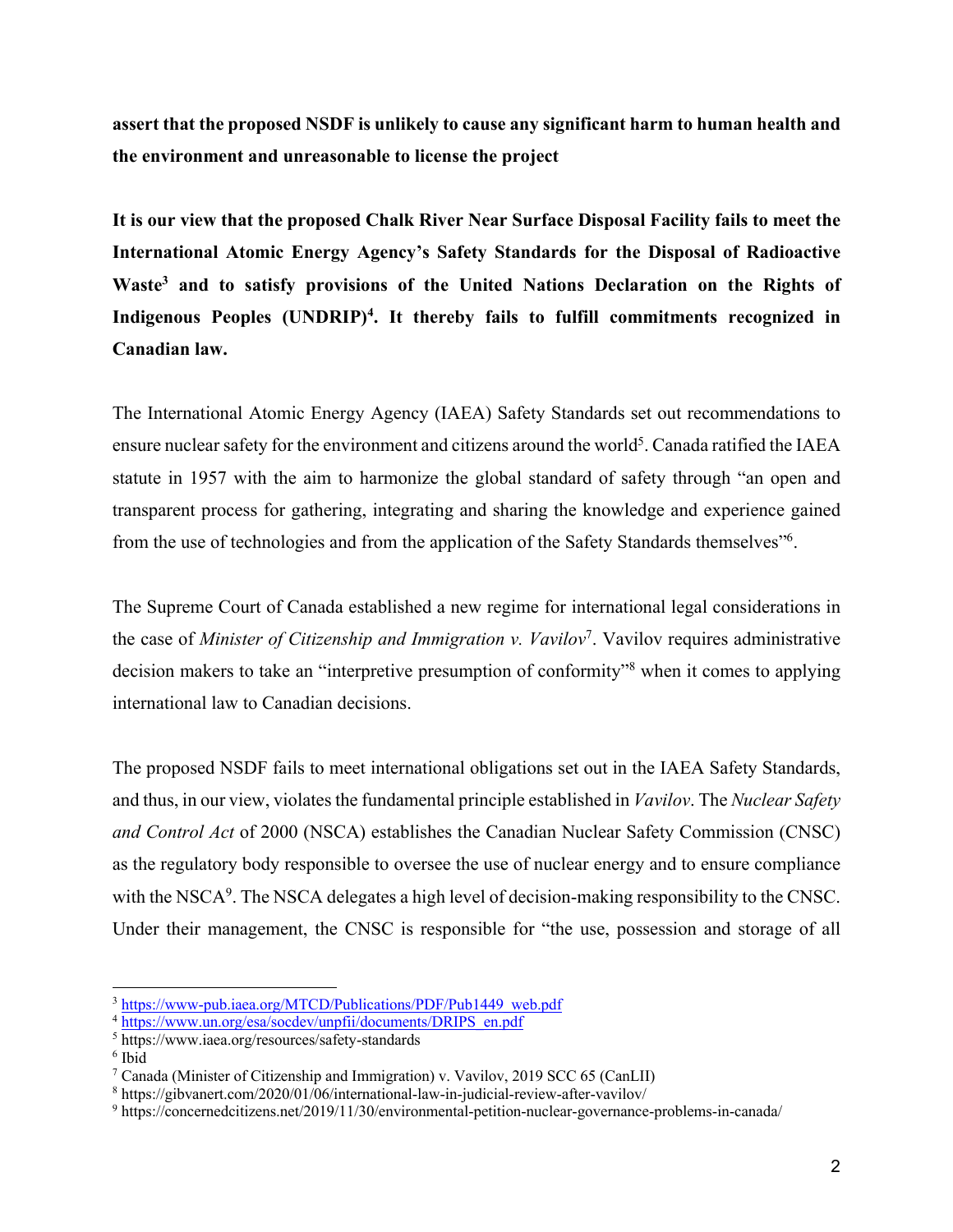nuclear substances in Canada<sup>"10</sup>. Under their mandate, the CNSC must assess and regulate the risks associated with "the development, production and use of nuclear energy and the production, possession and use of nuclear substances<sup>"11</sup> to a "reasonable level" that is consistent with international obligations7.

The conclusions in the Environmental Assessment Report prepared by CNSC staff on what constitutes a "reasonable level" of exposure to ionizing radiation are inconsistent with the IAEA Safety Standards, as set out in the following paragraphs.

## **Serious flaws and omissions in the proposed NSDF, in the Environmental Assessment of the proposed NSDF, and in Staff recommendations**

**First, the Environmental Assessment fails to consider long-lived radionuclides in their report.** The characteristics of radioactive waste are essential in determining strategies for their disposal, according to the  $IAEA<sup>12</sup>$ . According to section 1.6 of the IAEA safety standards, the preferred strategy for the management of all radioactive waste is to contain it (i.e. to confine the radionuclides to within the waste matrix, the packaging and the disposal facility) and to isolate it from the accessible biosphere.<sup>13</sup>

**Second**, **Commission Member Document (CMD) 22-H7 fails to note deficiencies in the proponent's siting proces**s. IAEA Specific Safety Guide SSG-29, *Near Surface Disposal Facilities for Radioactive Waste*, provides guidance for meeting requirement 15 (Site characterization for a disposal facility) of IAEA Safety Standard SSR-5.14 SSG-29 details four stages that "should be recognized" in the siting process for a radioactive waste disposal facility.<sup>15</sup> The proponent's convenience, or proximity of a candidate site to where the waste is currently (temporarily) stored, and the consequent savings in costs of transportation, are not considerations consistent with the regulator's role to ensure the protection of environmental and human health. If

<sup>10</sup> http://nuclearsafety.gc.ca/eng/resources/radiation/introduction-to-radiation/cnscs-role.cfm

<sup>&</sup>lt;sup>11</sup> *Nuclear Fuel Waste Act.* Justice Laws Website. https://laws-lois.justice.gc.ca/eng/acts/N-27.7/, article 3<sup>12</sup> https://www-pub.iaea.org/MTCD/Publications/PDF/Pub1449 web.pdf, page 4

<sup>&</sup>lt;sup>13</sup> https://www-pub.iaea.org/MTCD/Publications/PDF/Pub1449\_web.pdf

<sup>&</sup>lt;sup>14</sup> https://www-pub.iaea.org/MTCD/Publications/PDF/Pub1449\_web.pdf, page 35

<sup>&</sup>lt;sup>15</sup> https://www-pub.iaea.org/MTCD/publications/PDF/Pub1637\_web.pdf, page 83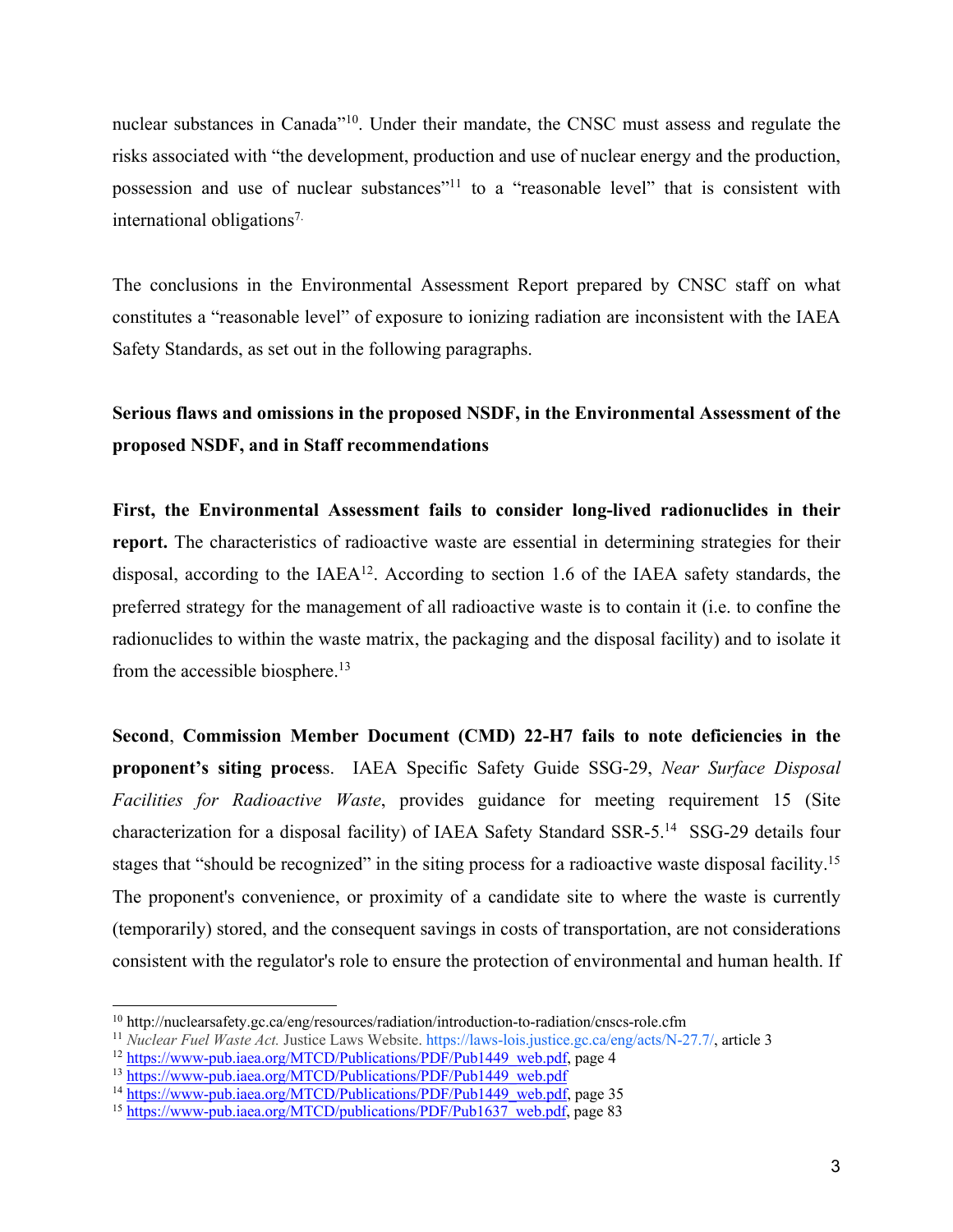these deficiencies are overlooked, the CNSC's regulatory oversight function is significantly circumscribed or even lost in favour of accepting the interests of the proponent in convenience and cost savings over conformity with international standards established with safety in mind for the development and siting of  $\underline{a}$  NSDF. It is incomprehensible, to us, that the CNSC and its staff could consider amassing tonnes of low-level *and* intermediate level waste in a NSDF exposed to the elements (rain & snow, high winds, and more extreme weather events predicted with global warming), in a location which is hydro- and geologically inappropriate for the management of long-lived toxic waste, notwithstanding CNL's belief that lowering the ground water just below the site, along with re-sloping a portion of it, will suffice. IAEA Safety Guide SSG-29 says that "ingress of water into the facility towards the waste and the migration of radionuclides from the waste to the biosphere should be prevented or limited to the extent possible" and lists "Disturbance of public water supplies" as an "adverse effect that a near surface disposal system may have on the environment."16 A near surface disposal facility should not be located near important bodies of water, and certainly not on seismic rock and fault lines with high groundwater levels, so proximate to wetlands, a creek and lake which flow directly into the Ottawa River, the source of drinking water for millions of Canadians.

For these reasons, the site at Chalk River is not a "host geological formation or environment and site" which "optimizes protection and safety**".17** The EA report fails to address these inherently unfavourable conditions to the site selection process in favour of secondary considerations, even though the Standards suggest that a site need first be identified which provides "favourable conditions for the isolation of the waste from the accessible biosphere and the preservation of the engineered barriers (e.g. low groundwater flow rates and a favourable geochemical environment over the long term)". Put another way, the EA's assessment of the NSDF facility design submitted by CNL as suitable cannot be used to avoid this critical first step in the assessment of "favourable conditions" for site selection in the overall process.

**Third, the report prepared by the CNSC fails to assess the need for alternative disposal facilities** which would contain the wastes more effectively than an NSDF, most notably

<sup>&</sup>lt;sup>16</sup> https://www-pub.iaea.org/MTCD/publications/PDF/Pub1637 web.pdf, pages 23 and 96

 $17$  Appendix, IAEA SSR-5 (Assurance of Compliance with the safety objective and criteria, A.2)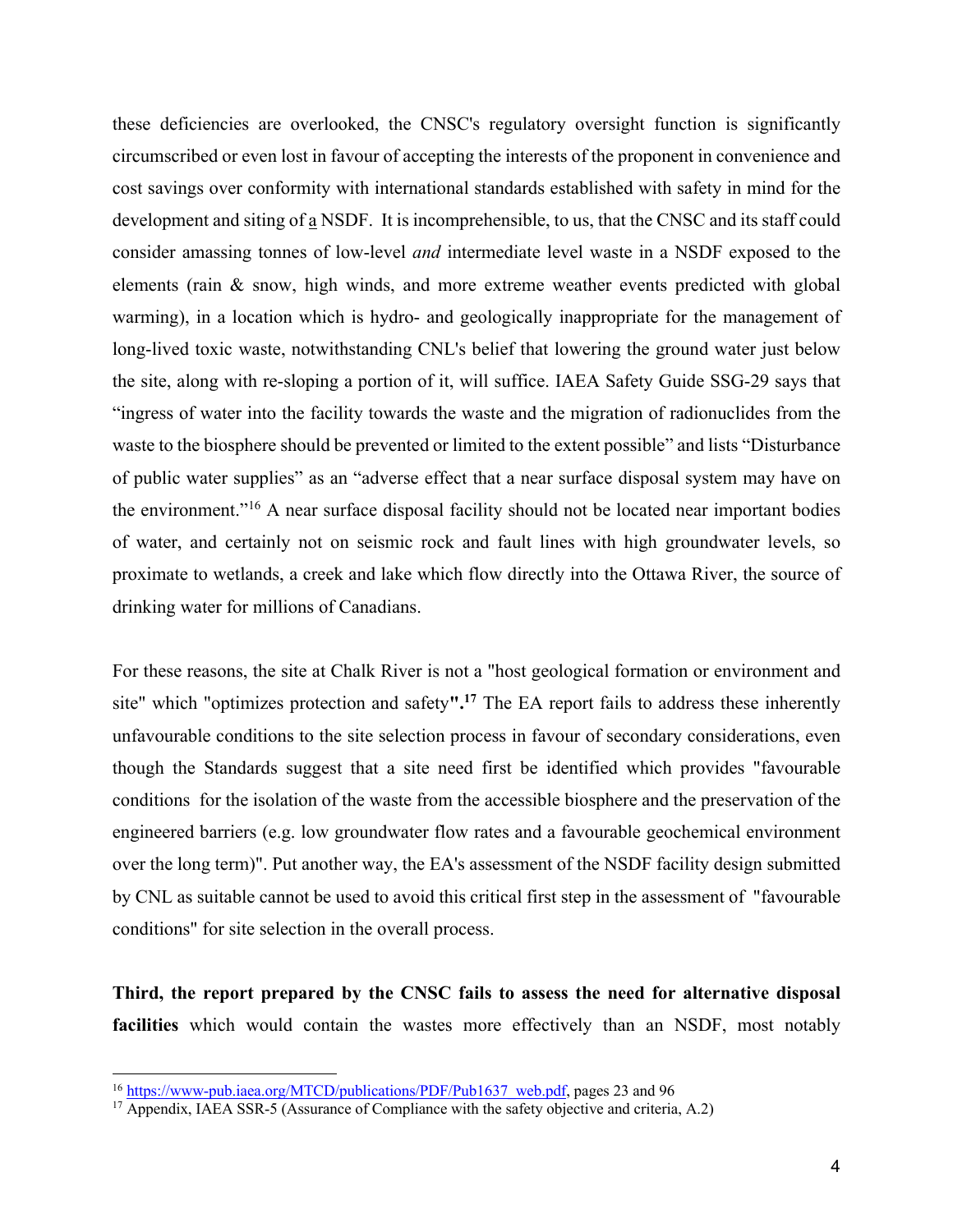underground facilities less susceptible to weather events. The IAEA Safety Standards themselves warn that a "disposal facility at or near the surface makes it susceptible to processes and events that will degrade its containment and isolation capacity over much shorter periods of time"18. SSR-5 Requirement 9 for the isolation of radioactive waste, requires that the chosen disposal facility be "sited, designed and operated to provide features that are *aimed at isolation of the radioactive waste* from people and from the accessible biosphere" with consideration "given to both the natural evolution of the disposal system and events causing disturbance of the facility." The standard (at 3.43) further states: "For near surface facilities, isolation has to be provided *by the location* and the design of the disposal facility and by operational and institutional controls" (our emphasis). Instead, the report omits any assessment of the safety concerns associated with the Chalk River location and those factors which militate against its selection for a waste disposal facility such as its natural slope, groundwater levels, geological formation and activity, and flow towards the Ottawa River.

**Fourth, inadequate information about and consideration of the characteristics and quantities of the wastes** that would go into the mound -- particularly stored legacy wastes from 75 years of federal nuclear research -- directly violates reg. 3(1) of the NSCA to provide "the name, quantity, form, origin and volume of any radioactive waste or hazardous waste" to be included in the facility. The IAEA Safety Standards for Disposal of Radioactive Waste (Requirement 20) also state that "waste intended for disposal has to be characterized to provide sufficient information to ensure compliance with waste acceptance requirements and criteria, with arrangements put in place to verify that the waste and waste packages received for disposal comply with these requirements" as part of a Quality control system to be "achieved mainly on the basis of records, preconditioning testing (e.g. of containers) and control of the conditioning process."19

**Fifth, the proposed technology** does not conform to the standards set out by the IAEA for Intermediate Level Waste (ILW) or Low-Level Waste (LLW). CNL plans to include these in the NSDF even though IAEA standards (General Safety Guide GSG-1, *Classification of Radioactive*  Waste) specifically restrict the use of near surface landfill type facilities such as the proposed

<sup>&</sup>lt;sup>18</sup> https://www-pub.iaea.org/MTCD/publications/PDF/Pub1637 web.pdf, page 14 (4.7)

<sup>&</sup>lt;sup>19</sup> https://www-pub.iaea.org/MTCD/Publications/PDF/Pub1449\_web.pdf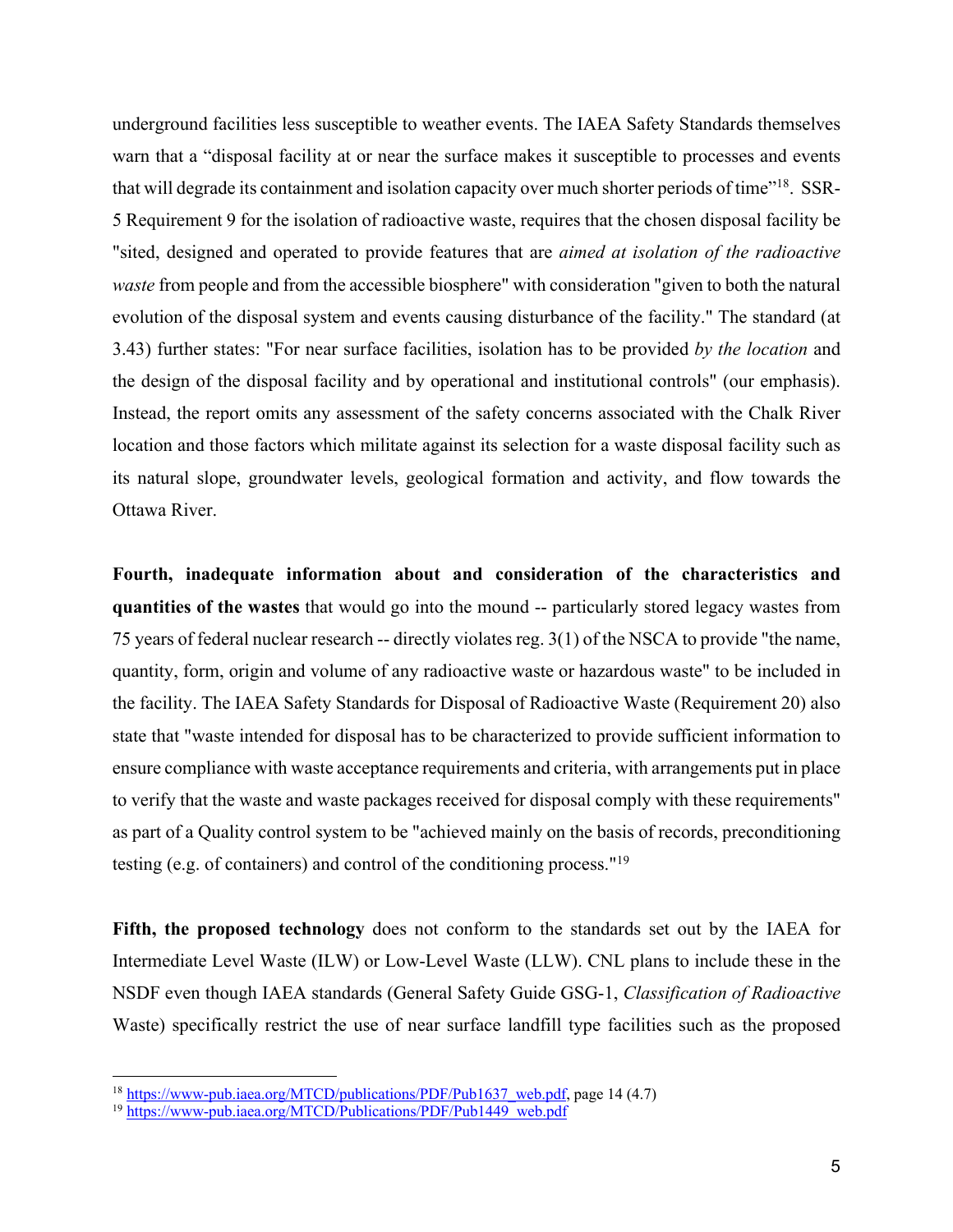NSDF to very low-level radioactive waste only.<sup>20</sup> This is critical, as the NSDF, even if safely sited elsewhere, would not be suitable for long-lived radioactive materials; the facility would not allow the radioactive inventory intended for inclusion by CNL to "decay at an internationally accepted level within the design life of the facility in order to allow release from regulatory oversight"<sup>21</sup>.

**Sixth, there are discrepancies between the type of waste reported to go in the dump ("only low-level waste") and the actual waste that would be disposed of**. The AECL employee formerly in charge of the waste inventory record keeping system has provided a detailed submission concerning historic waste records that document the presence of ILW in the waste currently stored on site at Chalk River and destined for the NSDF.<sup>22</sup>International safety standards (IAEA SSR-5) require that the operator of a disposal facility maintain information and records until responsibility for the disposal facility is passed on to another organization. Appropriate record-keeping requirements for all the materials and types of waste to be amassed in the mound (i.e. origin, form, volume etc.) are not being adopted by the CNSC to set the regulatory standards for the proposed NSDF.

**Seventh, International safety standards (IAEA SSR-5)** prohibit reliance on institutional controls for extended periods of time. SSR-5 adds that institutional controls cannot be the "main component of safety." Yet CMD 22-H7 refers to an "Institutional Control (IC) Period of 300 years" and a "Post-Institutional Control Period starting at year 2400" that "continues indefinitely, subject to either federal or provincial regulatory control."

# **Finally, and of fundamental importance, the Chalk River NSDF Project violates the free, prior and informed consent provisions of the United Nationals Declaration on the Rights of Indigenous Peoples (UNDRIP).**

UNDRIP is a mechanism for recognizing self-determination of Indigenous peoples.<sup>23</sup> Article  $31(1)$ of the UNDRIP recognizes that "Indigenous peoples have the right to determine and develop

<sup>&</sup>lt;sup>20</sup> https://www-pub.iaea.org/MTCD/Publications/PDF/Pub1419\_web.pdf, page 35

 $21$  Ibid page 3

<sup>&</sup>lt;sup>22</sup> Impact Assessment Registry, https://iaac-aeic.gc.ca/050/evaluations/proj/80122/contributions/id/27070

<sup>23</sup> https://www.youtube.com/watch?v=E8G1YtpAWwc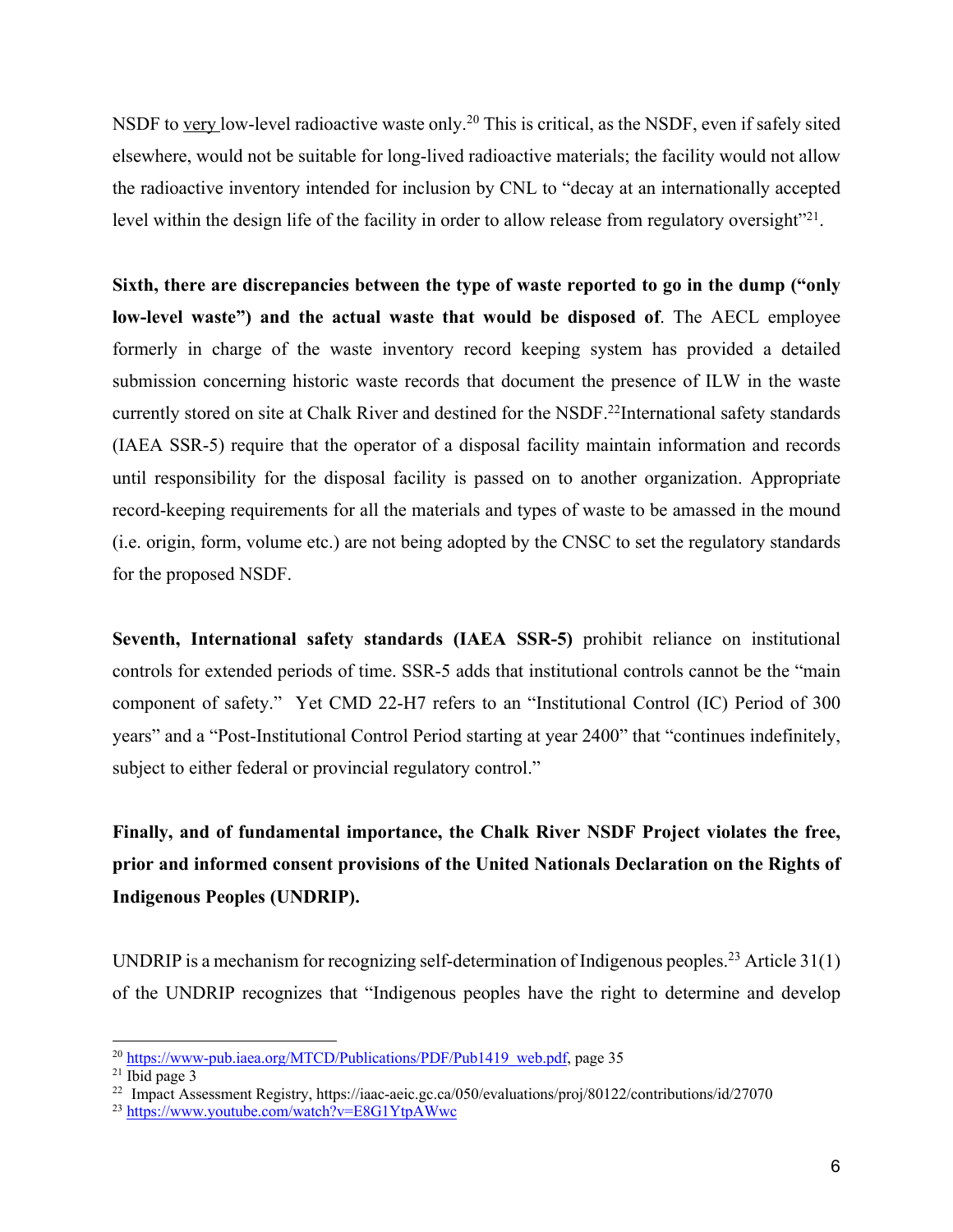priorities and strategies for the development or use of their lands or territories and other resources."24

In addition, article 31(2) says that "States shall consult and cooperate in good faith with the Indigenous peoples concerned through their own representative institutions in order to obtain their free and informed consent prior to the approval of any project affecting their lands or territories and other resources, particularly in connection with the development, utilization or exploitation of mineral, water or other resources."<sup>25</sup>

Moreover, Article 29.2 that says: "States shall take effective measures to ensure that no storage or disposal of hazardous materials shall take place in the lands or territories of indigenous peoples without their free, prior and informed consent."

Recently, the federal government adopted the UNDRIP into Canadian law through bill C-15.<sup>26</sup> This means that the government now has a domestic legal obligation as well as an international one to uphold the provisions set out in the UNDRIP. However, in the case of the Chalk River NSDF, we believe that these provisions of the UNDRIP have not been fulfilled.

Many first nations communities have spoken out against the Chalk River project including the grand council chief of the Anishinabek Nation (Patrick Madahbee) who stated that "Trying to build this giant mound of radioactive waste … is insanity." Madahbee advocated for around 40 communities representing around 65 000 people across Ontario.<sup>27</sup> He said CNL has an obligation under the UNDRIP to consult Indigenous people about storing hazardous materials in their territory, but CNL hasn't talked to them about it (source from 2018).28

 $24$  UNDRIP art 32(1)

 $25$  Art 32(2)

<sup>&</sup>lt;sup>26</sup> Bill C-15 - https://laws-lois.justice.gc.ca/eng/acts/U-2.2/page-1.html

<sup>27</sup> https://www.cbc.ca/news/canada/ottawa/chalk-river-nuclear-waste-indigenous-1.4492937

 $28$  ibid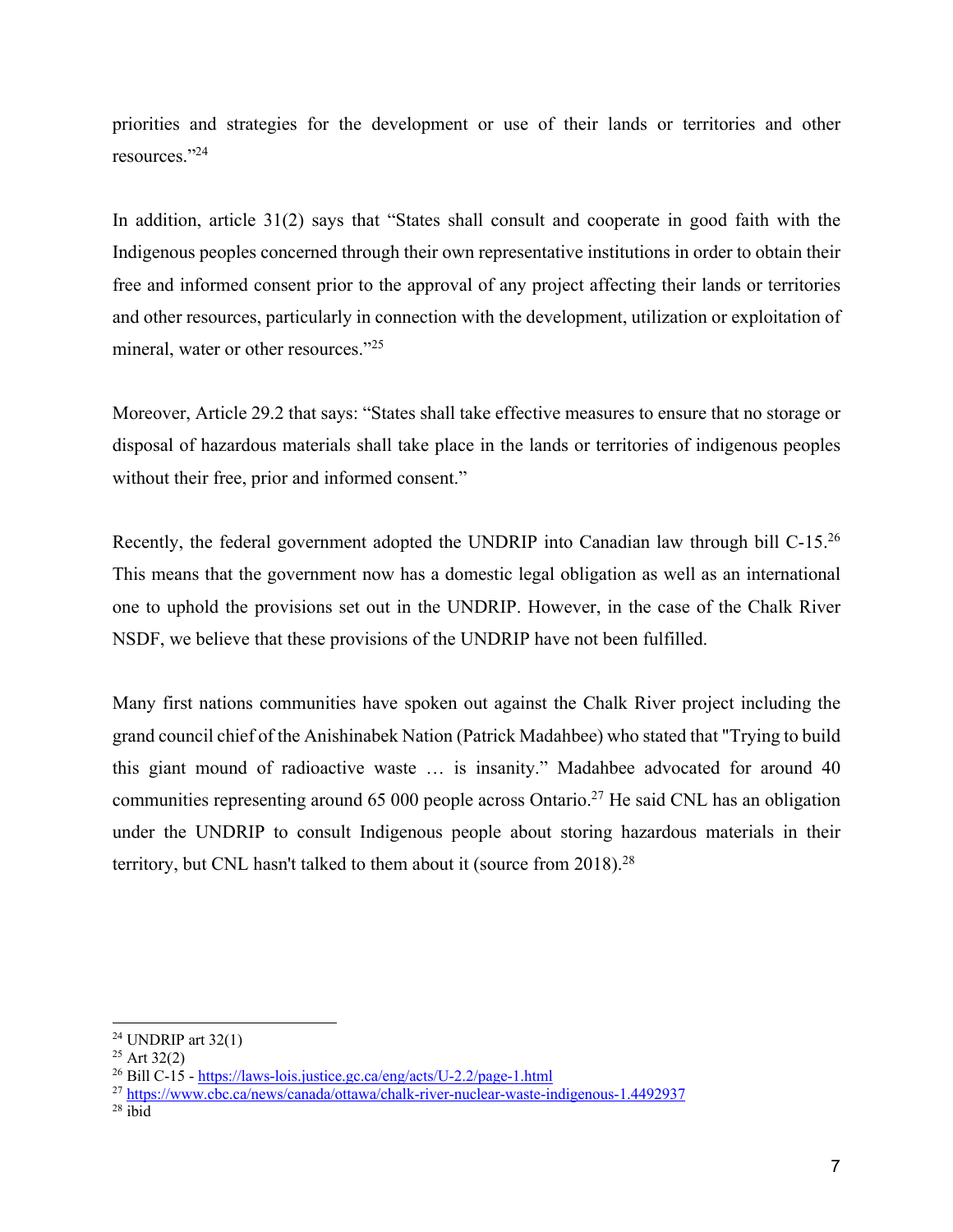Moreover, Kebaowek First Nation has objected to the continuation of the nuclear industry on its lands without its free prior and informed consent, as stated in the UNDRIP articles cited above.<sup>29</sup>

The principle of free prior and informed consent allows Indigenous peoples to give or withhold consent to a project that affects them or their territories.<sup>30</sup> "Free" means that Indigenous peoples' consent cannot be given under force or threat. "Prior" indicates that Indigenous groups must receive information on the activity and have enough time to review it before the activity begins. "Informed" means that the information provided is detailed, emphasizes both the potential positive and negative impacts of the activity, and is presented in a language and format understood by the community. "Consent" refers to the right of the community to agree or not agree to the project before it begins and throughout the life of the project.<sup>31</sup> Article 29(2) of the UNDRIP, that "States" shall take effective measures to ensure that no storage or disposal of hazardous materials shall take place in the lands or territories of indigenous peoples without their free, prior and informed consent"32 has not been respected, as demonstrated above.

In the case of this nuclear disposal facility, it is clear from the comments made by numerous Indigenous leaders that the CNSC acting as an agent of government did not receive the consent required from Indigenous communities for the continuation of the Chalk River Project. Likewise, in 2018, during the commission public hearings First Nation communities including the Algonquins of Ontario submitted that they opposed the project.<sup>33</sup> Therefore, we are convinced that the CNSC did not fulfill the government's obligations set out in the UNDRIP that pertain to free, prior, and informed consent.

<sup>&</sup>lt;sup>29</sup> https://policyoptions.irpp.org/magazines/february-2022/decolonizing-energy-and-the-nuclear-narrative-of-smallmodular-reactors/ see also UNDRIP art 32(2)

<sup>30</sup> https://www.fao.org/indigenous-peoples/our-pillars/fpic/en/

<sup>&</sup>lt;sup>31</sup> https://www.conservation.org/projects/free-prior-and-informed-consent-in-context

<sup>32</sup> UNDRIP https://www.un.org/esa/socdev/unpfii/documents/DRIPS\_en.pdf <sup>33</sup> http://www.tanakiwin.com/wp-system/uploads/2018/01/CMD18-H2\_51-

SubmissionfromtheAlgonquinsofOntario-1.pdf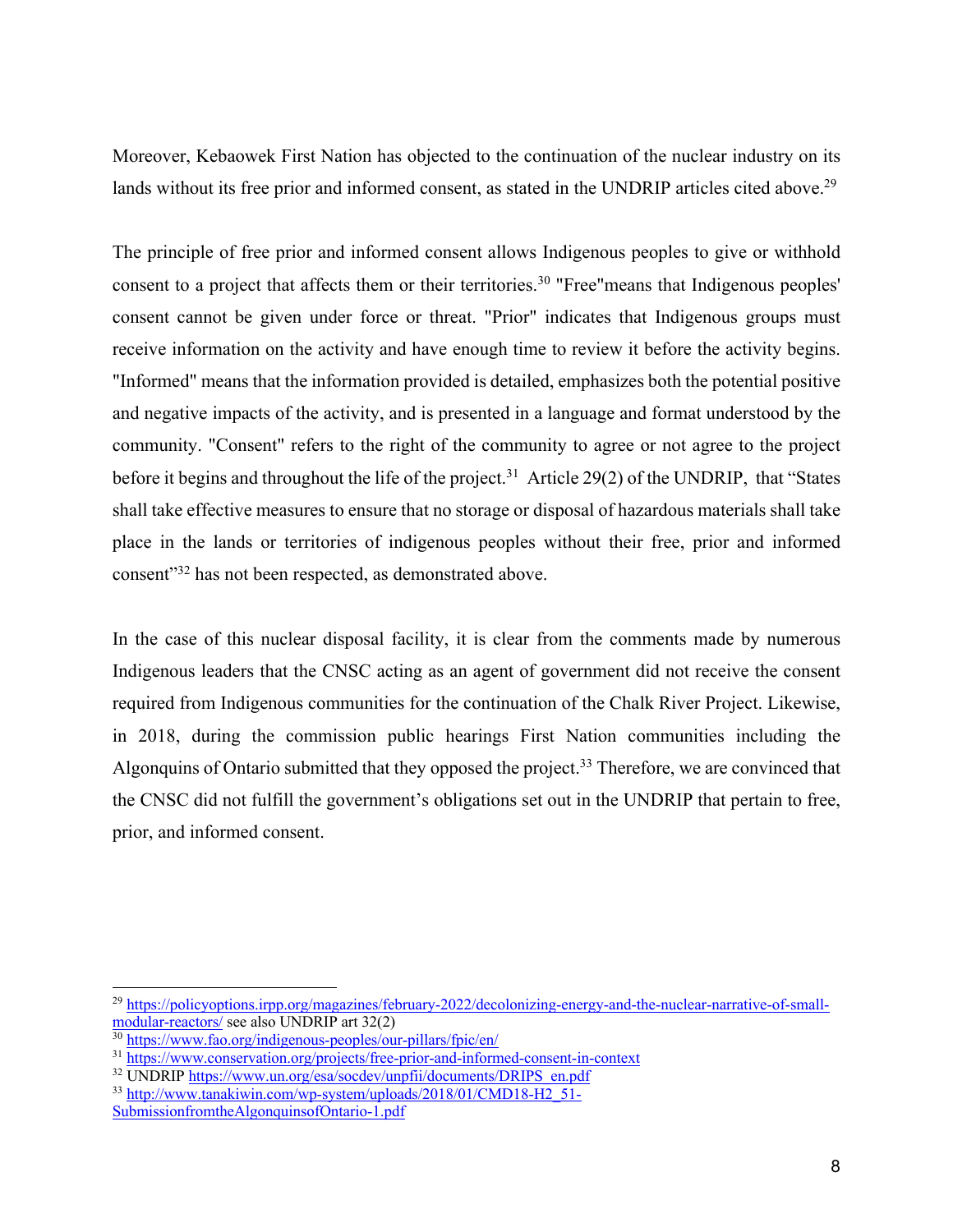#### **Recommendations**

In sum, we recommend that the CNSC refuse the license for the proposed NSDF and ensure that future proposals require CNL to revise both its site selection process and facility design to ensure conformity with international standards and best practices, with the aim of identifying a site and design facility suited for the types, form, long-lived characteristics and volume of wastes intended to be stored, which ensures safety as a first consideration prior to consideration of other factors such as costs.

A future proposal should adhere to international standards set out by the IAEA

- a. Ensure complete and accurate information about the waste at federal nuclear facilities is recorded in perpetuity.
- b. Ensure the proposed technology conforms to the standards set out in the IAEA for waste classification and disposal; a near surface landfill type facility is not appropriate for any ILW or for many types of LLW
- c. Ensure appropriate criteria are used for the siting process for the type of waste that will be included in the disposal facility.
- d. Ensure complete records are made and maintained with regards to radioactive waste to be included in the appropriate type of facility.

Ensure that sufficient information is available on how the disposal facility adheres to international safety standards to uphold best practices.

- e. That the proponent and the CNSC adhere to the provisions set out in the UNDRIP to:
	- i. Engage meaningfully with indigenous peoples prior to licensing decisions.
	- ii. Take effective measures to ensure that no storage or disposal of hazardous materials shall take place in the lands or territories of indigenous peoples without their free, prior and informed consent (article 29-2).